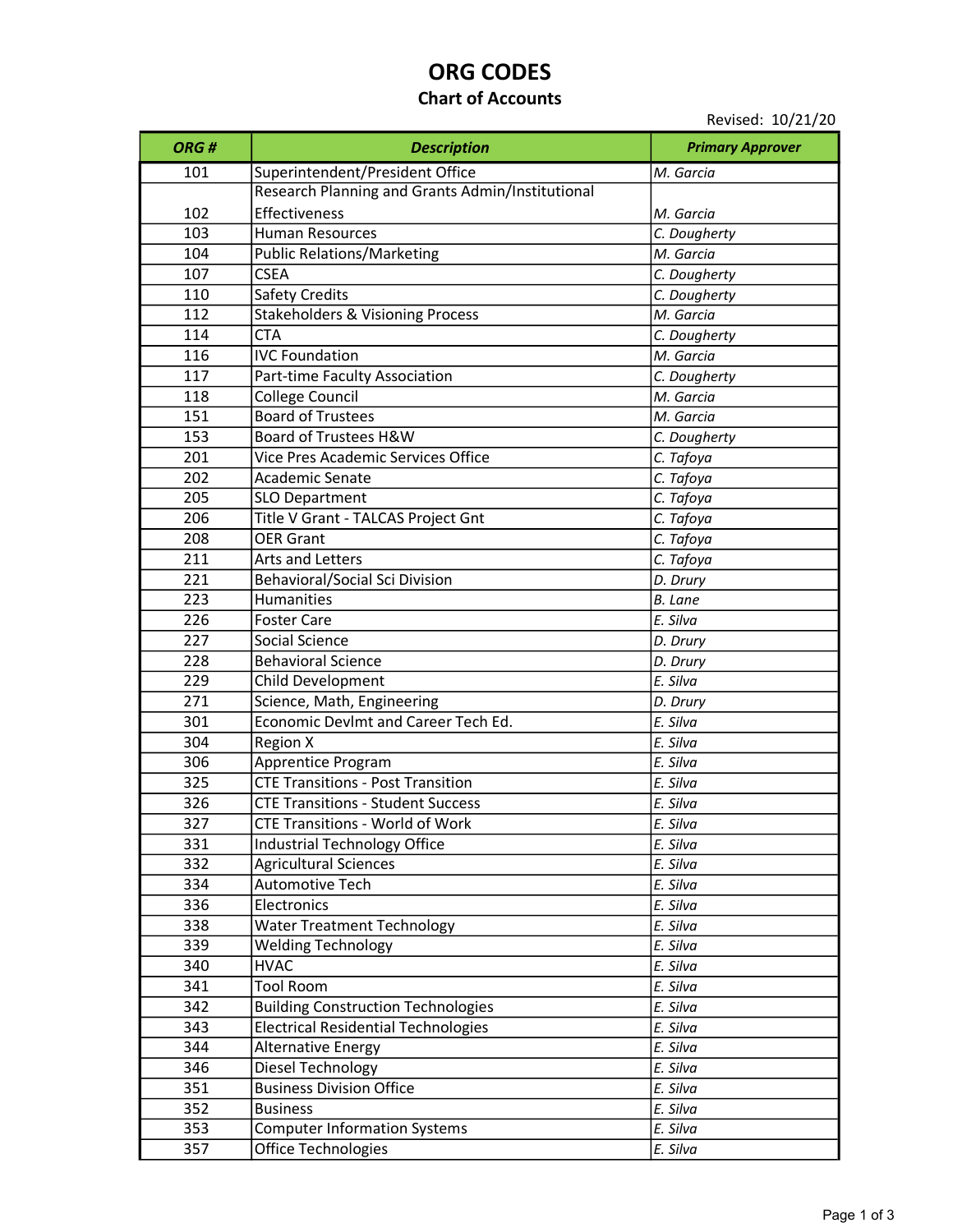# ORG CODES

### Chart of Accounts

Revised: 10/21/20

| ORG# | <b>Description</b>                 | <b>Primary Approver</b> |
|------|------------------------------------|-------------------------|
| 358  | Cisco CCNA Discovery Program       | E. Silva                |
| 363  | Contract Ed                        | E. Silva                |
| 364  | Non Credit Program                 | E. Silva                |
| 365  | <b>Community Service Classes</b>   | E. Silva                |
| 367  | <b>Driver Improvement Training</b> | E. Silva                |
| 374  | <b>EMS</b>                         | R. Price                |
| 391  | Workforce Development Center       | E. Silva                |
| 501  | Library                            | <b>B.</b> Lane          |
| 502  | <b>Instructional Technology</b>    | <b>B.</b> Lane          |
| 503  | <b>Learning Services</b>           | <b>B.</b> Lane          |
| 504  | <b>Distance Education</b>          | C. Tafoya               |
| 513  | <b>Embedded Tutors</b>             | <b>B.</b> Lane          |
| 601  | <b>Health and Public Safety</b>    | R. Price                |
| 622  | <b>Administration of Justice</b>   | R. Price                |
| 624  | <b>Correctional Science</b>        | R. Price                |
| 625  | <b>POST</b>                        | R. Price                |
| 641  | Exercise Science/Wellness/Sport    | R. Price                |
| 671  | <b>Nursing</b>                     | R. Webster              |
| 672  | Continuing Ed                      | R. Price                |
| 674  | <b>EMT</b>                         | R. Price                |
| 676  | <b>Fire Science</b>                | R. Price                |
| 677  | Health Technologies                | R. Webster              |
| 678  | <b>Medical Assistance</b>          | R. Webster              |
| 679  | <b>Nursing Learning Center</b>     | R. Webster              |
| 680  | <b>Athletics</b>                   | D. Drury                |
| 681  | <b>General Athletics</b>           | D. Drury                |
| 682  | Basketball - Women                 | D. Drury                |
| 683  | Basketball - Men                   | D. Drury                |
| 684  | Baseball - Men                     | D. Drury                |
| 685  | Softball - Women                   | D. Drury                |
| 686  | Tennis - Women                     | D. Drury                |
| 687  | Tennis - Men                       | D. Drury                |
| 688  | Soccer - Women                     | D. Drury                |
| 689  | Soccer - Men                       | D. Drury                |
| 691  | Volleyball                         | D. Drury                |
| 693  | <b>General Athletics - Playoff</b> | D. Drury                |
| 695  | <b>Women's Cross Country</b>       | D. Drury                |
| 696  | Men's Cross Country                | D. Drury                |
| 701  | <b>Information Technology</b>      | J. Enz                  |
| 706  | Reprographics Dept.                | J. Enz                  |
| 707  | IT - Enterprise Systems            | J. Enz                  |
| 708  | IT - Application Services          | J. Enz                  |
| 801  | Vice President - Admin Services    | D. Garcia               |
| 802  | <b>Food Services</b>               | D. Garcia               |
| 805  | Pension On-behalf payments         | D. Garcia               |
| 821  | Purchasing                         | D. Garcia               |
| 824  | Vans                               | D. Garcia               |
| 830  | <b>Fiscal Operations</b>           | D. Garcia               |
| 834  | <b>Financial Aid Accounting</b>    | D. Garcia               |